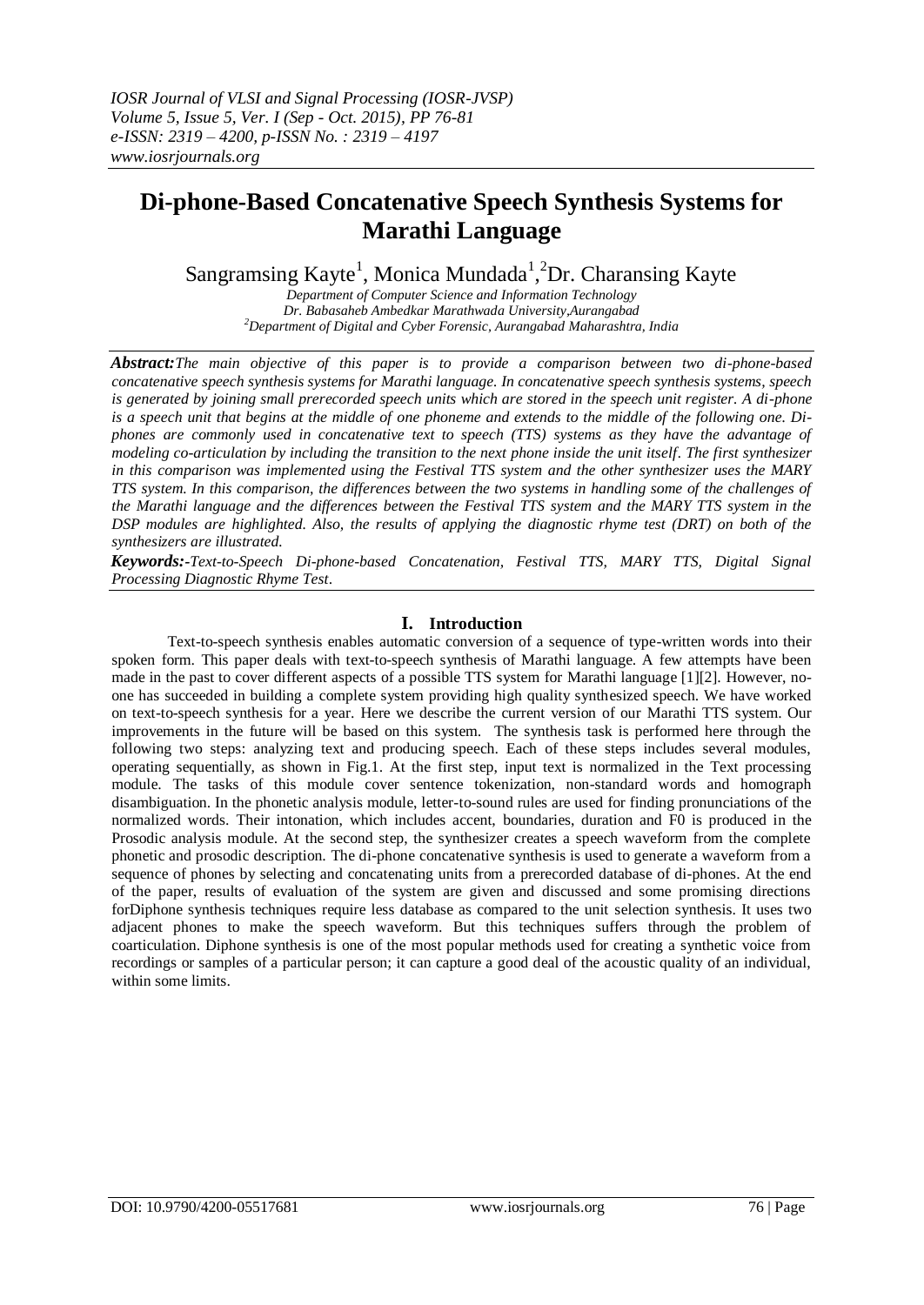



**Figure 1:** General block diagram of concatenative text-to-speech Synthesis

# **2.1 Text Normalization**

The first step in all text-to-speech systems is preprocessing or normalizing the input text in many ways. First, the input text has to be divided into sentences. Then each sentence has to be divided into a collection of tokens (such as words, numbers, dates and other types). Non-natural language tokens such as abbreviations and acronyms must be transformed to natural language tokens. In the following subsections, we will explain the steps of text normalization in more details [3].

## **2.1.1 Sentence Tokenization**

The first mission in text normalization is sentence tokenization. This step has some complications because sentences terminations are not always designated by periods and can sometimes be designated by other punctuations like colons. To identify sentence boundaries, the input text is divided into tokens separated by whitespaces and then any token including any of these characters  $(!, . , \text{or } ?)$  is chosen and a machine learning classifier can be employed to find out whether each of these characters inside these tokens indicate an end-ofsentence or not [4].

# **2.1.2 Non-Standard Words**

The second mission in text normalization is normalizing non-standard words such as numbers, dates, abbreviations or acronyms. These tokens have to be transformed to a sequence of natural words so that a synthesizer can utter them in the proper way. The complexity with non-standard words is that they are often ambiguous. For example, abbreviations and acronyms must be expanded with the assistance of an abbreviation dictionary [5].

## **2.1.3 Homograph Resolution**

The final mission in text normalization is homograph resolution. Homographs are words that have the same sequence of characters but differ in their pronunciation. For example, the two forms of the word "use" in the subsequent sentence " पणुेशहरातीलएकमध्यवतीठिकाण", have different accents. The proper pronunciation of each of these forms can easily be identified if the part-of-speech is known. The first form of the word use in the earlier sentence is a noun whereas the second one is a verb. Liberman and Church showed that the part-of-speech can disambiguate many homographs in 44 million words . A word sense disambiguation algorithm can be used to resolve homographs in the cases in which homographs cannot be resolved by their part-of-speech [6].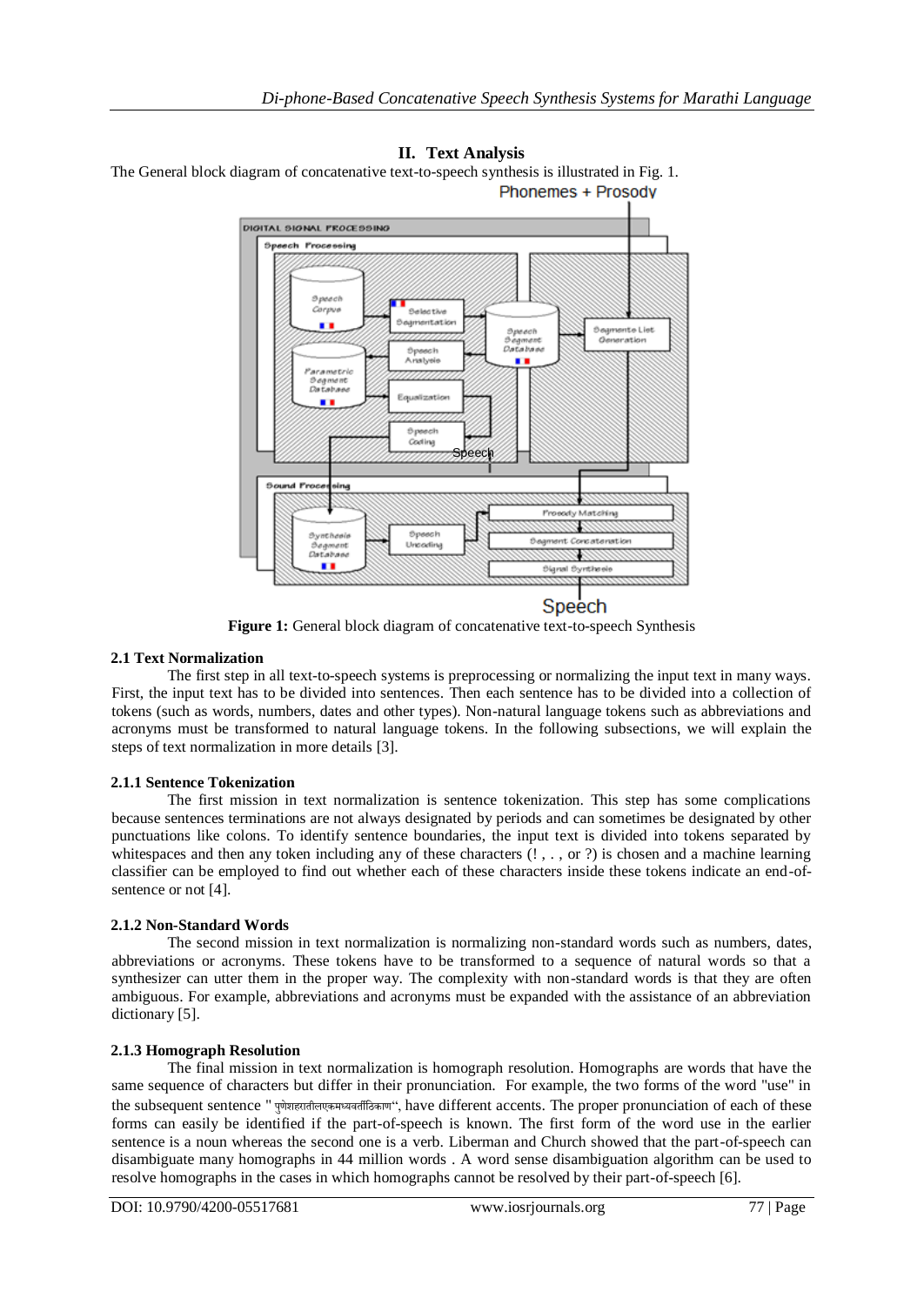## **2.2 Accent**

The next step after normalizing the input text is to find the proper accent for each word. The most important component in this phase is a large accent lexicon. The accent lexicon alone is not sufficient, because the input text can include words such as names that cannot be found in the lexicon. For this reason, many textto-speech systems utilize a name- accent lexicon in addition to the principal accent lexicon [7]. Since the pronunciation of many names can be produced by analogy, this name- accent lexicon is not needed to be very large. The accent of unknown words that are not found in the accent lexicon can be produced through the use of grapheme-to-phoneme conversion methods [8][16][17].

## **2.2.1 Grapheme-to-Phoneme Conversion**

A grapheme-to-phoneme algorithm generates a sequence of phones from a sequence of characters. The earliest of G2P algorithms were rule based techniques. These are called letter-to-sound rules. The results of LTS rules are quite reasonable for languages with a shallow orthography such as Marathi and Spanish. On the other hand, LTS rules produce pitiable results for languages like English and French. For this reason, most modern text-to-speech systems for such languages apply data driven and statistical techniques [7]. The general case is that there is no one-to-one correspondence between letters and phonemes. Multiple phonemes can be aligned by a single character two letters can align to a single phoneme, or a letter may align to no phonemes at all (for example, the e in make). Before applying the data driven G2P algorithm, characters to phonemes alignment has to be made.

### **2.2.2 Prosodic Analysis**

The final step of text analysis is prosodic analysis. Prosody refers to the characteristics that make sentences flow naturally [14]. Without these characteristics, speech would sound like a reading of a list of words. The three main components of prosody are phrasing, stress, and pitch. Phrasing has many effects on speech synthesis; the final vowel of a phrase is longer than the previous vowels and there is often a drop in the fundamental frequency from the start of a phrase to its end. Phrasing prediction can be based on deterministic rules. Modern techniques for phrasing prediction are data-driven techniques. Decision trees can be used in phrase break prediction [9]. Some machine learning algorithms have been applied for phrasing prediction such as neural networks [10]. Stress is used to indicate the strength of a word, syllable or phrase when it is used in a sentence. Variation in stress is used to distinguish between nouns and verbs. For example, if you say two words "पठहल्याandदसुरय्ा"[6], you should find that the stress in nouns is on the first syllable whereas in verbs it is on the last syllable. The stressed syllables may be characterized by increased loudness, longer duration or increased fundamental frequency. Improper location of stress may result in a change in the word meaning. Pitch is the pattern of fundamental frequency variation over a sentence. Variation in pitch may have an effect on the whole sentence. A noticeable example of intonation is the distinction between sentences and yesno questions in Marathi. It is possible to change the meaning of a sentence from a statement to a question by raising the pitch of the last syllable [6][18][19].

## **III. Marathi Language Specific Difficulties**

Marathi is an Indo-Aryan language spoken by about 71 million people mainly in the Indian state of Maharashtra and neighbouring states. Marathi is also spoken in Israel and Mauritius. Marathi is thought to be a descendent of Maharashtri, one of the Prakrit languages which developed from [Sanskrit.](http://www.omniglot.com/writing/sanskrit.htm) Marathi first appeared in writing during the 11th century in the form of inscriptions on stones and copper plates. From the 13th century until the mid-20th century, it was written with the [Modi alphabet.](http://www.omniglot.com/writing/modi.htm) Since 1950 it has been written with the Devanāgarī alphabet [2][18][19].

> **Table: 1 Vowels [2]**.<br>1 a i īu ū ŗe aio au an'an  $[\,\circ\,]\;\;[\,\circ\,]\;\;[\,\circ\,]\;\;[\,\circ\,]\;\;[\,\,u\,]\;\;[\,\,u\,]\;\;[\,\,v\,]\;\;[\,\,e\,]\;\;[\,\,o\,]\;\;[\,\,s\,]\;\;[\,\,o\,]\;\;[\,\,s\,]\;\;[\,\,b\,]\;\;[\,\,x\,]\;\;[\,\,c\,]\;\;$ प पा पि पी पुषूपूपे पै पो पौ पं पः na nã ní nĩ nu nữ nr na nai no nau nañ nah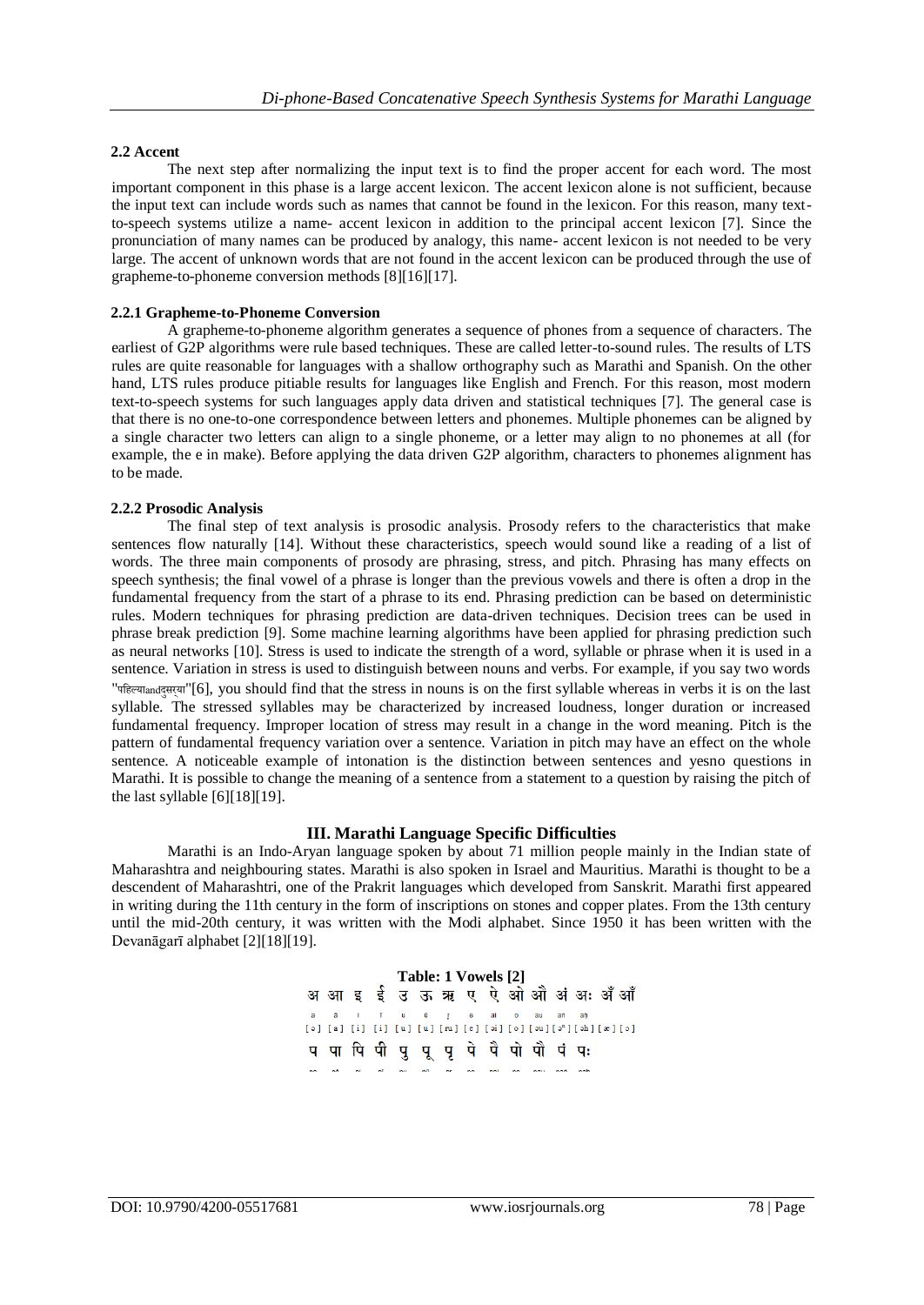| Table: 2 Consonants [2] |  |                                                                       |  |  |  |  |  |  |                                                                                                                                                                                         |  |  |
|-------------------------|--|-----------------------------------------------------------------------|--|--|--|--|--|--|-----------------------------------------------------------------------------------------------------------------------------------------------------------------------------------------|--|--|
|                         |  |                                                                       |  |  |  |  |  |  | $\overline{\Phi}$ ka [kə] $\overline{\mathbb{Q}}$ kha [k <sup>h</sup> ə] $\overline{\mathbb{U}}$ ga [gə] $\overline{\mathbb{Q}}$ gha [g <sup>h</sup> ə] $\overline{\mathbb{Q}}$ na [ŋə] |  |  |
|                         |  |                                                                       |  |  |  |  |  |  | 코 ca [tsə/tʃə] $\overline{v}$ cha [tsʰə] $\overline{v}$ ja [tjə/zə] 륈 jha [tj͡ʰə/zʰə] 허 ña [j]ə]                                                                                        |  |  |
|                         |  |                                                                       |  |  |  |  |  |  | $\zeta$ ta [te] $\zeta$ tha [te] $\zeta$ da [de] $\zeta$ dha [de] $\eta$ na [ne]                                                                                                        |  |  |
|                         |  |                                                                       |  |  |  |  |  |  | $\overline{d}$ ta [t̪ə] $\overline{v}$ tha [t̪ʰə] $\overline{d}$ da [d̪ə] $\overline{v}$ dha [d̪ʰə] $\overline{v}$ na [n̪ə]                                                             |  |  |
|                         |  |                                                                       |  |  |  |  |  |  | $\Psi$ pa [pə] $\Pi$ pha [phə/fə] $\overline{q}$ ba [bə] $\overline{H}$ bha [bhə] $\overline{H}$ ma [mə]                                                                                |  |  |
|                         |  |                                                                       |  |  |  |  |  |  | $\overline{u}$ ya [jə] $\overline{v}$ ra [rə] $\overline{v}$ ra [rə] $\overline{v}$ la [lə] $\overline{u}$ va [və/wə]                                                                   |  |  |
|                         |  | $7\frac{1}{2!}$ sa [sə] $\frac{1}{2!}$ sa [sə] $\frac{1}{2!}$ sa [sə] |  |  |  |  |  |  |                                                                                                                                                                                         |  |  |
|                         |  |                                                                       |  |  |  |  |  |  | $\overline{5}$ ha [fiə] $\overline{6}$ la [l͡ə] $\overline{5}$ ] kṣa [k͡ʃə] $\overline{5}$ ] jña [jīnə] $\overline{5}$ ] śra [ʃrə]                                                      |  |  |

### **3.1 Vowelization**

Vowelization is the process of adding vowels to an unmarked text [2]. The Marathi text written in newspapers, scientific or literature books does not contain vowels and other markings needed to pronounce the text correctly. Vowels are added to the text only in the cases where ambiguity appears and cannot be resolved from the context; otherwise writers assume that the reader has enough knowledge of the language that enables him to infer the correct vowels [2].The Festival-based synthesizer dealt with the discretization problem by the use of a Romanized version of Marathi text [2]. Since Marathi is written in a different alphabet than any language written with Latin alphabet, it is difficult for people with no familiarity of the Marathi alphabet to comprehend Marathi texts. So that it is helpful to transliterate this alphabet into Latin alphabet [2]. On the other hand, the MARY-based synthesizer requires that the input text be fully diacritized. Some synthesizers implement a module for automatic vowelization. But, since the accuracy of automatic vowelization is not high and speech synthesis requires high accuracy, the MARY-based synthesizer followed a user-dependent approach.

### **3.2 Dialects**

Marathi is an Indo-Aryan language spoken predominantly by Marathi people of Maharashtra. It is the official language and co-official language in Maharashtra and Goa states of Western India respectively, and is one of the 23 official languages of India. There were 73 million speakers in 2001; Marathi ranks 19th in the list of most spoken languages in the world. Marathi has the fourth largest number of native speakers in India.[11] Marathi has some of the oldest literature of all modern Indo-Aryan languages, dating from about 900 AD. The major dialects of Marathi are Standard Marathi and the Varhadi dialect.[12] There are other related languages such as Khandeshi, Dangi, Vadvali and Samavedi. Malvani Konkani has been heavily influenced by Marathi varieties. This diversity of the Marathi dialects is considered a problem for speech synthesis form many reasons. First, what dialect is to be generated? A choice must be done between generating Modern Standard Marathi and one of the other dialects. Second, MSA is understood by people with a high level of education so that its listener base is limited. Both the Festival-based synthesizer and the MARY-based synthesizer used MSA.

### **3.3 Differences in Gender**

The Marathi speech is influenced by the gender of the person the speech is directed to or is about. For example, the feminine form of a verb augments the masculine form by the feminine " पठहल्या" or by the feminine "दसुरय्ा" according to the verb tense [6]. As a consequence to that when the speech is the final product of a system such as a translation system or a synthesis system, inappropriate gender marking is more obvious and unsatisfactory than it is when the system generates only text.

## **IV. An Marathi Di-Phone Speech Synthesizer In Festival**

The Festival Speech Synthesis System was developed at the center for Speech Technology Research at the University of Edinburgh in 1990 [20]. The system has been developed by Paul Taylor, Alan Black and Richard Caley. Festival is implemented in C++ and scheme. Despite the fact that it would be gorgeous to implement the system in a single language, practical reasons made the use of more than one language a necessity. Festival is not used only as a research platform but also it is used as a run-time system so that speed is obligatory. Because of this, it is essential to have significant amounts of the code written in a compiled lowlevel language such C++. For particular types of operations, such as the array processing often used in signal processing, a language such as C++ is much faster than higher-level alternatives. However, it is too preventive to use a system that is completely compiled, as this prevents essential run-time configuration [13][18]. In order to give parameters and specify flow of control, Festival also offers a scripting language based on the Scheme programming language. Scheme has a very simple syntax but is at the same time powerful for specifying parameters and simple functions. Scheme is selected because it is restricted and is considered as a small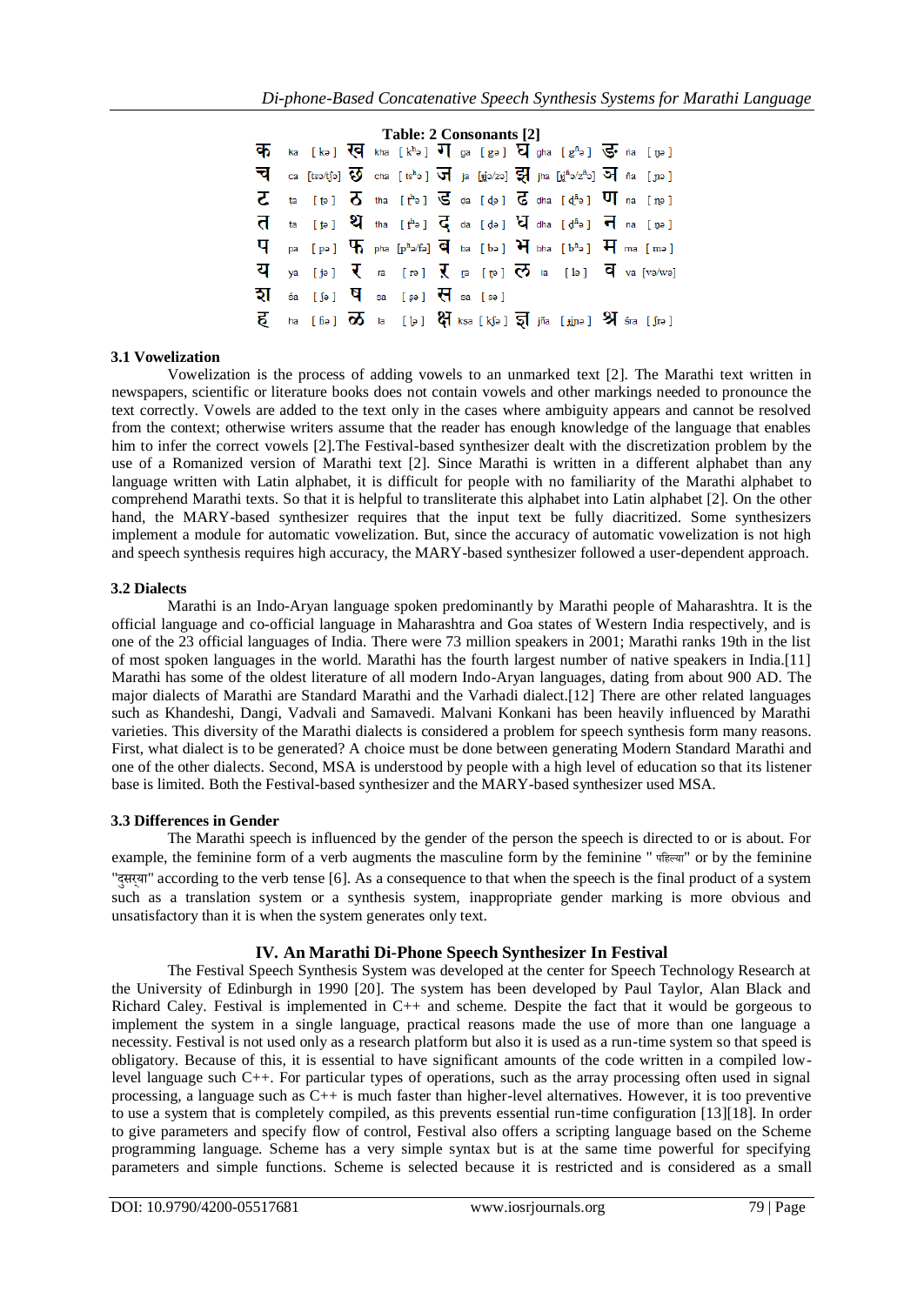language and would not increase the size of the Festival system [14]. In the Festival-based synthesizer, the first task required was to construct the natural language modules for the Marathi language. This step requires two types of analysis. The first type is the language specific analysis such as phones, lexicon, tokenization and others. The second type is the speaker specific analysis, where prosodic analysis such as duration and intonation are the main issues [6][18][19]. The phone-set definition is the first text analysis module in which all phonemes have to be defined and a specification of articulatory features for each phoneme has to be included. The second text analysis module is the lexicon module which is responsible for finding the pronunciation of a word. This is done either by a lexicon, i.e. a large list of words and their pronunciations or by some letter to sound rules. Since the Marathi language has a simple and well-defined syllabic structure and can be unambiguously derived from a phone string, the use of letter to sound rules is a suitable choice. The second task required was to construct a diphone database for that new language. In their system for the Marathi language, they used fabricated words where only one occurrence of each di-phone is recorded. The use of fabricated words does not demand searching for natural examples that have the desired di-phone. In the Festival-based synthesizer, the synthesis modules have used linear predictive coding (LPC) which is used to represent the spectral envelope of a digital signal of speech in compressed form, using the information of a linear predictive model. It is one of the most useful methods for encoding good quality speech at a low bit rate and provides extremely accurate estimates of speech parameters.

# **V. An Marathi Di-Phone Speech Synthesizer Using Mary**

MARY stands for Modular Architecture for Research on speech synthesis and it is a tool used for research, development and teaching in the field of text-to-speech [15][18][19]. Two tasks are required to add support for a new language to MARY TTS; the first task is to construct a minimal set of natural language processing (NLP) components for the new language. In this task some kind of script is applied on a voluminous body of encoded text in the target language, such as a XML dump of the Wikipedia in the target language to extract the actual text without markup and the most frequent words, and then a pronunciation lexicon has to be built up. Using MARY transcription tool, which supports a semi-automatic procedure for transcribing new language text and automatic training of letter-to-sound rules for that language, many of the most frequent words has to be manually transcribed then a ' trainpredict ' button in the GUI is used to automatically train a simple letter-to-sound algorithm and predict pronunciations for the untranscribed words in the list. To be able to use the MARY transcription tool, a XML file describing the allophones that can be used for transcription and providing for each allophone the phonetic features that are to be used for characterizing the phone later is needed. The second task is the creation of a voice in the target language and the ' redstart' voice recording tool can be used for this purpose [16]. The synthesizer module in MARY uses multi-band resynthesize overlap add (MBROLA) for di-phone synthesis. MBROLA is both a di-phone synthesis technique and an actual system that constructs waveforms from segment, duration and F0 target information. MBROLA is a time-domain algorithm, as pitch synchronous overlap add (PSOLA), which implies very low computational load at synthesis time. Unlike PSOLA, however, MBROLA does not require a preliminary marking of pitch periods. MBROLA's synthesis produces high quality speech without requiring too much effort to design the di-phone database. This quality is due to that it is based on a preprocessing of di-phones (imposing constant pitch and harmonic phases), which enhances their concatenation while only slightly degrading their segmental quality [17][18][19].

## **VI. Experiments And Results**

The two most important criteria that are measured when evaluating a synthesized speech are the intelligibility and the naturalness of the speech. The intelligibility of the speech means whether or not the synthesizer's output could be understood by a human listener while the naturalness of the speech means whether or no the synthesized speech sounds like the human speech [6]. The feeling of naturalness about speech is based on a complex set of features. In the Diagnostic Rhyme Test (DRT) which measures the intelligibility test, a list of word pairs that differ only in a single consonant are uttered and the listeners are asked to mark on an answer sheet which word of each pair of the words they think is correct. Some examples of word pairs used in the DRT are shown in Table 1. The result of applying this test on the Festival based synthesizer was approximately 89%, while the results of applying that test on the MARY-based synthesizer was 92% which means 92% of the test words were correctly understood. The following table lists some examples of the word pairs used in the DRT applied on the MARY-based synthesizer. In another type of test that measures the naturalness, the listeners were asked to rank the voice quality using a five level scale. Concerning the Festival-based synthesizer, 55% of the listeners considered the synthesized speech natural and 32% considered it